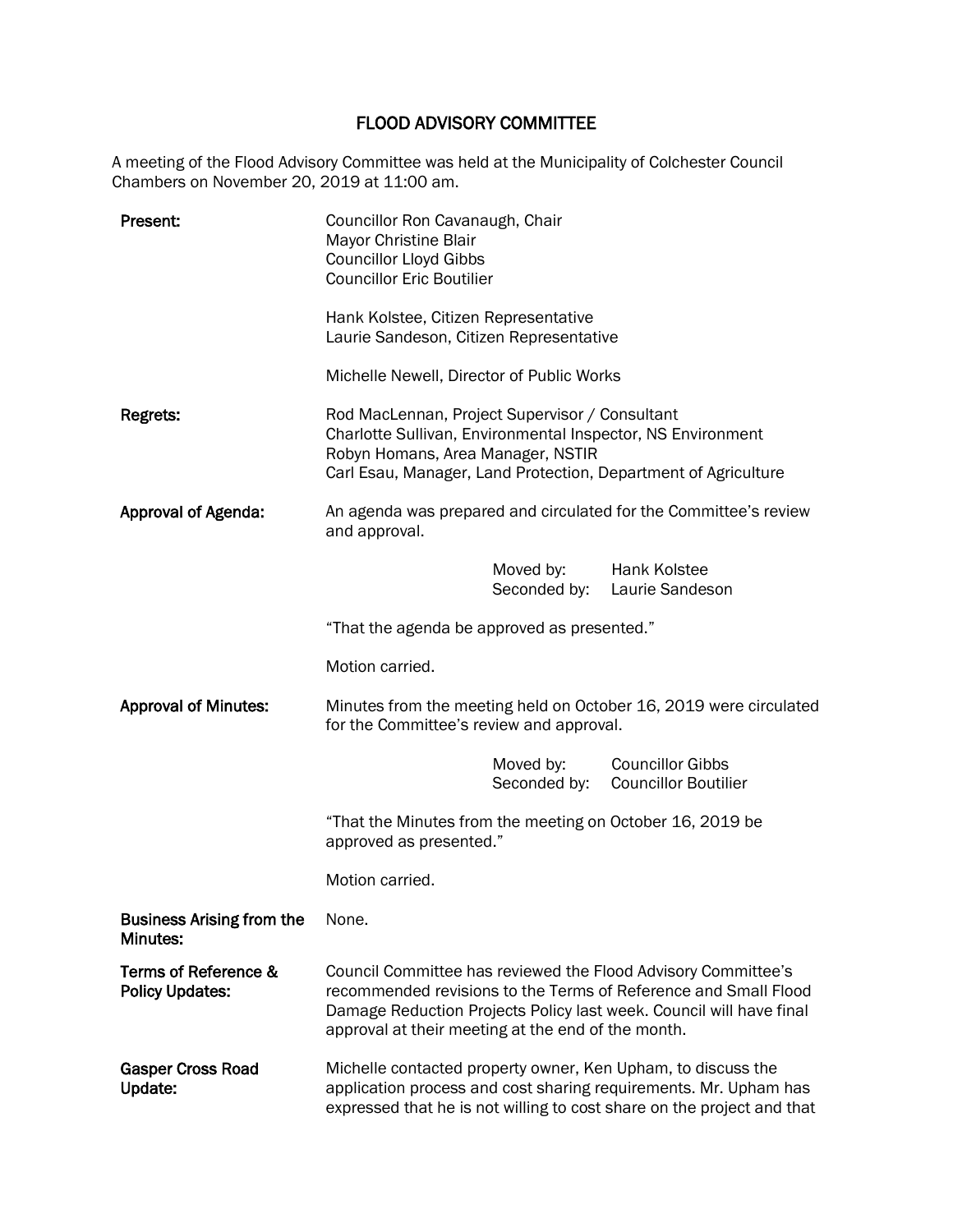allowing the work to be done on his property should be considered his contribution to the work. Therefore, he will not be submitting an application.

The Committee expressed concern with Mr. Upham's unwillingness to cost share and the impact it has on the other area residents if the work doesn't get done. The adjacent property owner, Mr. Johnson, previously indicated he is not interested in having an open drainage course on his property, leaving no other alternatives but Mr. Upham's property.

The Committee discussed the option of upsizing the culverts and cleaning the ditches along Gasper Cross Road, however the ditch is considered a watercourse and NSTIR has already indicated that they do not wish to take on this complex project. There was also a discussion regarding the historical re-routing of the watercourse, and staff re-iterated that DFO and NSE have already noted that they cannot legally require the owner to move the watercourse to its original location. Too much time has passed, and the watercourse has now been re-established in a new location.

It was suggested that a letter be sent to Mr. Upham from the Committee outlining the benefits of the flood program, and the value which would be added to his property by proceeding with the work on a cost shared basis. Michelle to draft a letter in the next 2 weeks. Pending Mr. Upham's response, the Committee will consider having correspondence sent by legal.

> Moved by: Councillor Boutilier Seconded by: Hank Kolstee

"That the Flood Advisory Committee authorizes staff to draft a letter to Mr. Upham outlining the parameters of the flood program, historical summary of brook relocation and flooding, and the advantages/ benefits of partaking in the program."

Motion carried.

New Applications: None.

Review of Projects: The following updates were made to the project list:

## MacAskill:

• Complete

## Dal AC:

- Complete
- Cost sharing to be 50/50

Status of Budget: Approximately \$57,000 has been spent this fiscal.